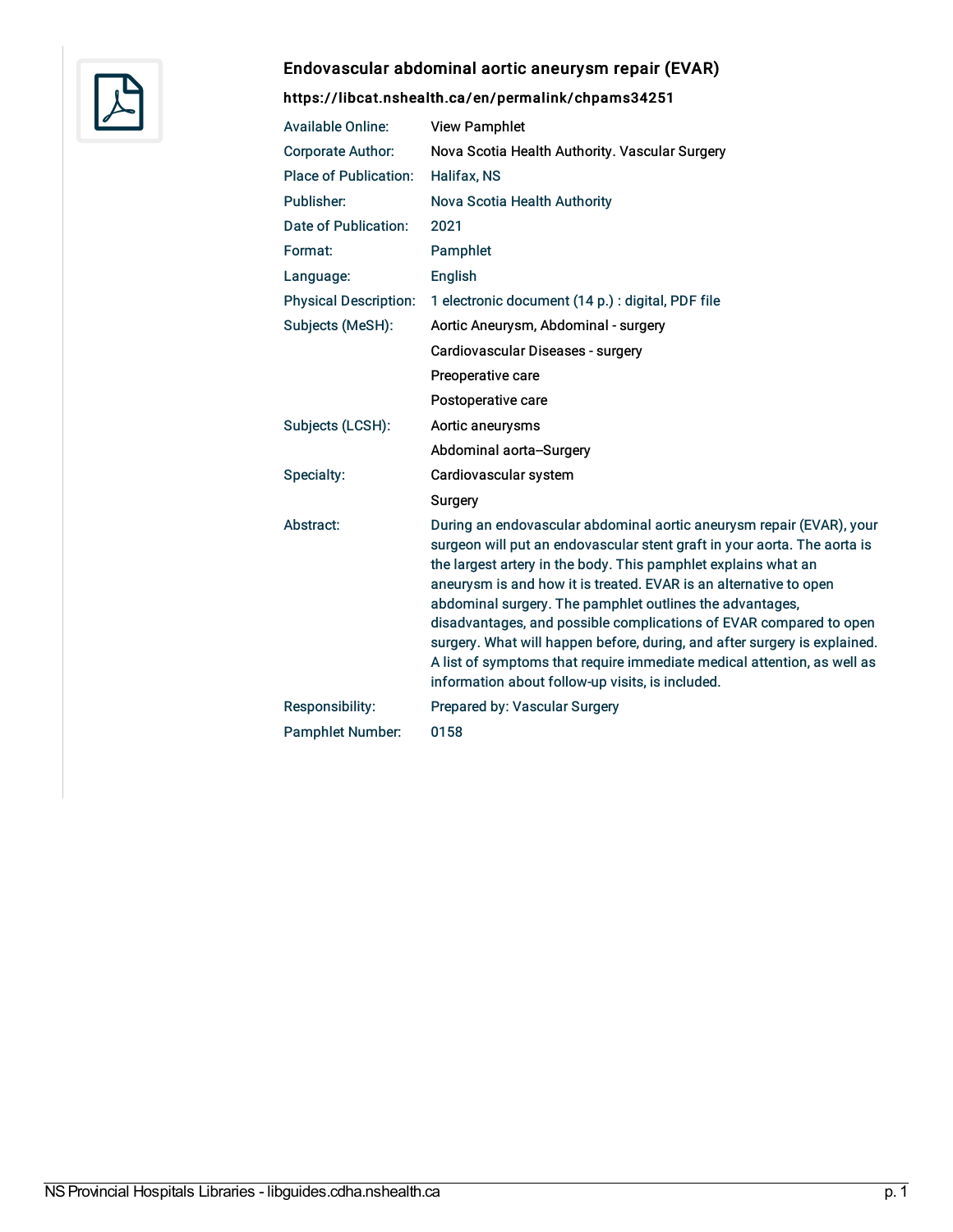

# Abdominal aneurysm

# <https://libcat.nshealth.ca/en/permalink/chpams34473>

| <b>Available Online:</b>     | <b>View Pamphlet</b>                                                                                                                                                                                                                                                                                                                                                                                                 |
|------------------------------|----------------------------------------------------------------------------------------------------------------------------------------------------------------------------------------------------------------------------------------------------------------------------------------------------------------------------------------------------------------------------------------------------------------------|
| <b>Corporate Author:</b>     | Nova Scotia Health Authority. QEII. Vascular Surgery                                                                                                                                                                                                                                                                                                                                                                 |
| <b>Alternate Title:</b>      | Abdominal aortic aneurysm                                                                                                                                                                                                                                                                                                                                                                                            |
| <b>Place of Publication:</b> | Halifax, NS                                                                                                                                                                                                                                                                                                                                                                                                          |
| Publisher:                   | Nova Scotia Health Authority                                                                                                                                                                                                                                                                                                                                                                                         |
| Date of Publication:         | 2019                                                                                                                                                                                                                                                                                                                                                                                                                 |
| Format:                      | Pamphlet                                                                                                                                                                                                                                                                                                                                                                                                             |
| Language:                    | English                                                                                                                                                                                                                                                                                                                                                                                                              |
| <b>Physical Description:</b> | 1 electronic document (3 p.) : digital, PDF file                                                                                                                                                                                                                                                                                                                                                                     |
| Subjects (MeSH):             | Aortic Aneurysm, Abdominal                                                                                                                                                                                                                                                                                                                                                                                           |
|                              | Cardiovascular diseases                                                                                                                                                                                                                                                                                                                                                                                              |
| Subjects (LCSH):             | Abdominal aneurysm                                                                                                                                                                                                                                                                                                                                                                                                   |
|                              | Abdominal aorta                                                                                                                                                                                                                                                                                                                                                                                                      |
| Abstract:                    | An aneurysm is a blood vessel in an artery that is bigger than normal.<br>When it is located in the main artery of the abdomen, it is called an<br>abdominal aneurysm. This pamphlet explains why an aneurysm<br>happens, who is at risk, what it can do to you, and how an aneurysm is<br>diagnosed and treated. The French version of this pamphlet 2079,<br>"Anévrisme de l'aorte abdominale", is also available. |
| Responsibility:              | Prepared by: Vascular Surgery, QEII                                                                                                                                                                                                                                                                                                                                                                                  |
| <b>Pamphlet Number:</b>      | 0591                                                                                                                                                                                                                                                                                                                                                                                                                 |